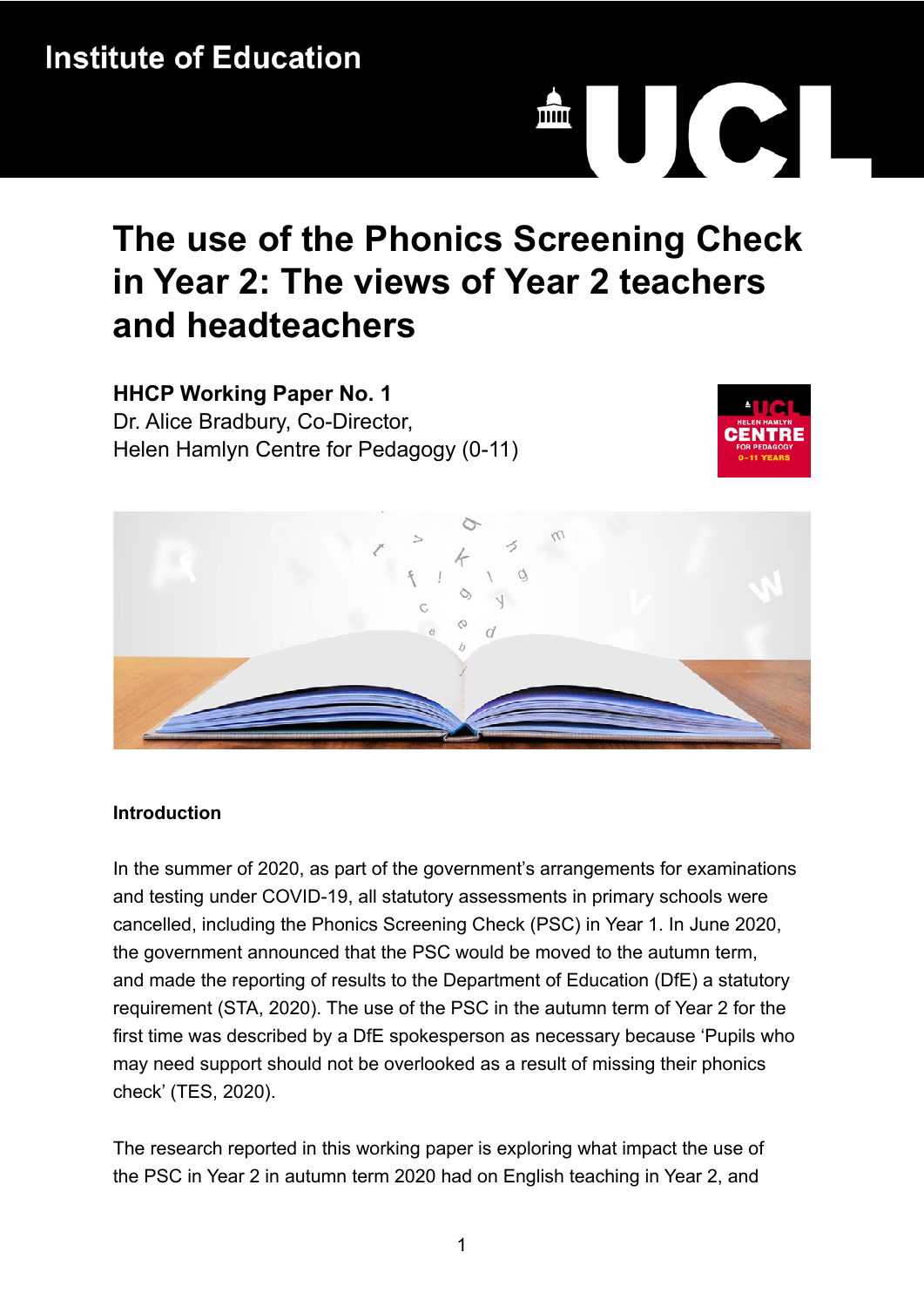how Year 2 teachers have reacted to this change. We also wanted to explore how headteachers viewed the use of the PSC in Year 2.

# **Key Findings**

- 1. The majority of Year 2 teachers do not think they should be doing the PSC.
- 2. The PSC is seen as a measure of school performance, not as a check which helps identify children who are struggling.
- 3. An additional test this year adds unwelcome extra pressure.
- 4. Some teachers see the PSC as affecting pedagogy in Year 2 with a potential impact on progress in reading.

## **Background**

The PSC is a statutory assessment of decoding usually conducted in the summer term of Year 1 in schools in England. In autumn 2020 the PSC was conducted in Year 2 for the first time because the cohort had not taken the test in Year 1 due to the COVID-19 pandemic.

The PSC consists of 20 words and 20 pseudo-words (phonetically plausible words with no meaning) which children have to read aloud. It is conducted one-to-one by the class teacher with a child. The children are regarded as having met the expected standard if children reach a threshold mark, usually a total of 32 words/pseudowords read in line with guidance on 'acceptable pronunciations' (STA 2019).

The test has been controversial since its introduction in 2012 because it focuses on only one aspect of teaching reading: the ability to use decoding to read words and pseudo-words (Darnell, Solity, & Wall, 2017). It is also controversial because the balance between the use of and emphasis on phonics in relation to other important aspects of the teaching of reading is contested (e.g. Wyse & Goswami, 2008). Research with teachers suggests that the PSC has had a distorting impact on pedagogy and practice in Year 1 and in earlier year groups, and that phonics is now regarded as a separate area of the curriculum to reading (Bradbury, 2018; Carter, 2020).

# **Project summary**

The research reported in this working paper is exploring the views of teachers on using the PSC in Year 2 and how it had affected their teaching. It was conducted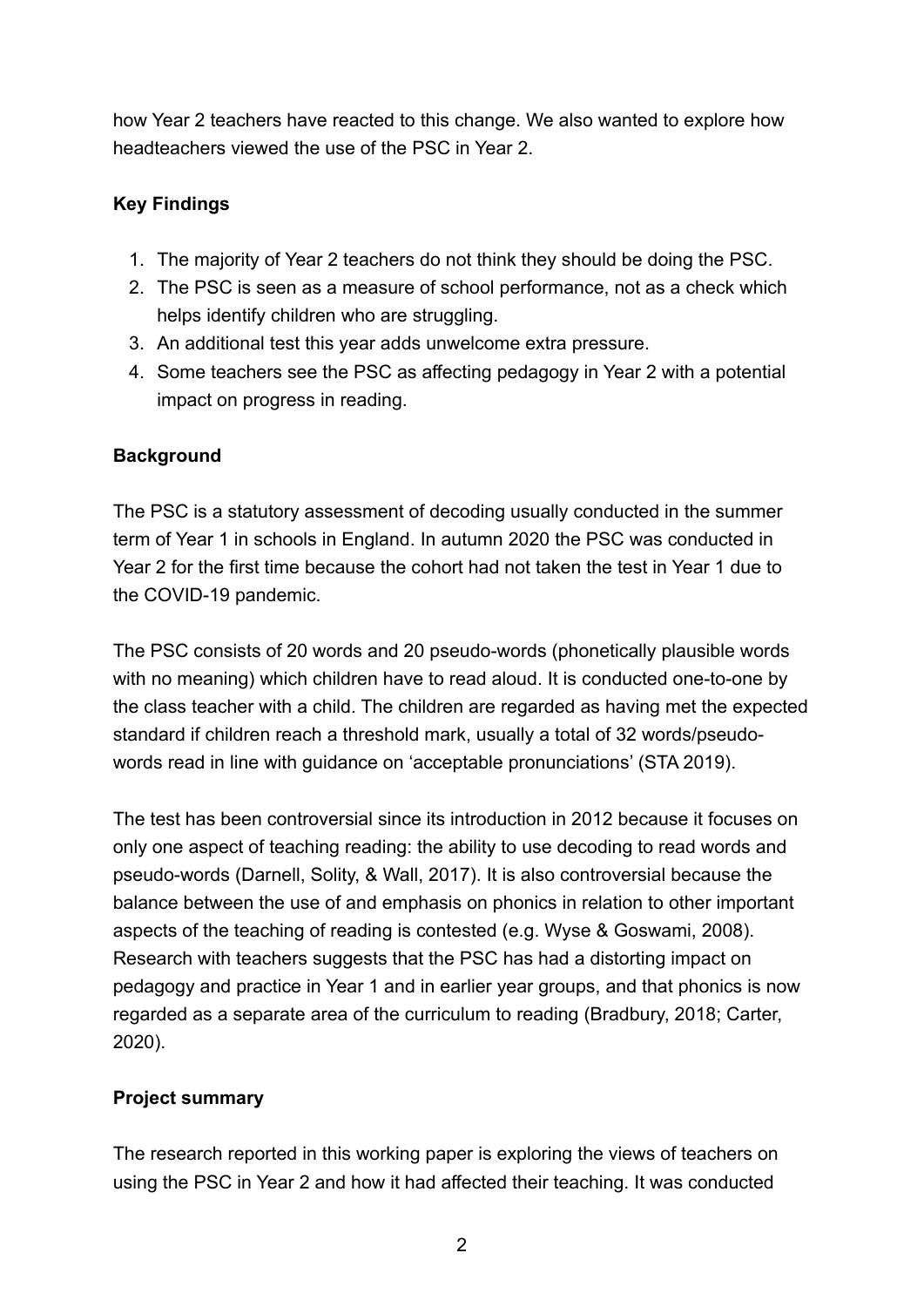during the period when they were using the test, in the second half of the autumn term of 2020. A survey using Opinio software was distributed to a range of educational organisations and networks with links to the Helen Hamlyn Centre for Pedagogy (0-11) (HHCP), and promoted on social media. In the first tranche of responses, reported in this paper, there were 1246 responses from Year 2 teachers (the numbers of responses to individual questions varied because not all respondents answered every question: A list of the questions is included in Appendix 1). A focus group interview with four headteachers who were recruited through the *More than a Score* group was conducted to find out about headteachers' views and approaches to the PSC in Year 2. A further four individual interviews with headteachers recruited through the HHCP's networks were also conducted. The sample of headteachers is therefore biased towards those with a particular interest in the PSC and statutory testing and the data have been interpreted with this in mind.

[The survey on phonics teaching](https://www.ucl.ac.uk/ioe/departments-and-centres/centres/helen-hamlyn-centre-pedagogy-0-11-years/impact-phonics-screening-check-year-2) will remain open to all teachers in Nursery, Reception, Year 1, and Year 2 until the end of the autumn term, and additional responses would be welcomed.

## **Findings 1: The majority of Year 2 teachers do not think children should be doing the PSC**

Among our survey respondents, 72% of Year 2 teachers answered 'No' to the question 'Do you think Year 2 children should be doing the Phonics Screening Check this term?' (n=754 out of 1049 responses to this question). A further 12% (n= 124) answered 'Not sure'. Respondents' comments included that the PSC added pressure for children and staff at an already difficult time, and that it was not necessary to use a statutory assessment to understand children's level in phonics because teachers already assess this. Headteachers commented that it did not make sense to repeat the PSC when other tests missed in 2020 were not repeated.

When asked if they agreed with the statement 'Doing the PSC in the autumn of Year 2 has had a positive impact my teaching this term', 13% of Year 2 teachers agreed or strongly agreed (n=118 out of 967 responses). A majority (58%) disagreed or strongly disagreed with this statement (n=564). In response to the statement

<sup>&</sup>lt;sup>1</sup>Full numbers for the statement questions can be found in Appendix 2.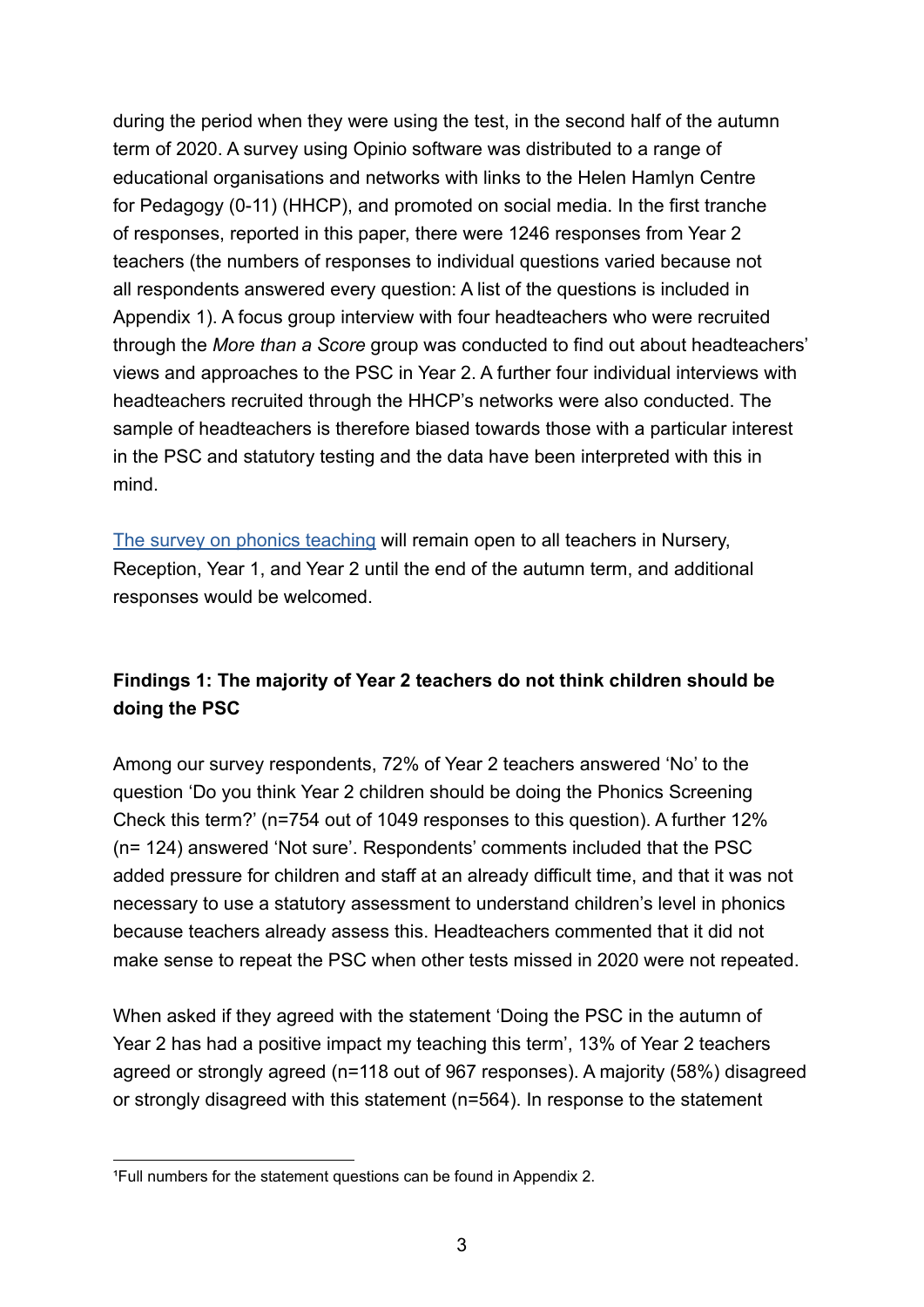'Doing the Phonics Screening Check in autumn of Year 2 was necessary this term because the cohort missed it in Year 1', 16% of respondents agreed or strongly agreed (n=151 out of 967 responses), while 38% strongly disagreed (n=372). As one respondent commented, 'It's getting in the way of what the children need right now'.

# **Findings 2: The PSC is seen as a measure of school performance, not as a check which helps identify children who are struggling**

The PSC in Year 2 is not regarded by the majority of teachers and school leaders as a helpful tool to identify children who are struggling in reading, because they argue that already have this information. Only a quarter of survey respondents agreed that the test has given them helpful information on how well children can read (n=238 out of 967 responses). For example, one teacher commented, 'Our own methods of teaching and regular assessment of phonics are rigorous and are enough to be able to know where our children are up to'. For those who were more positive about using the PSC this term, comments suggested that the benefits lie in establishing pupils' current phonics knowledge; for example, 'It's good to know where the children are'. Some respondents that saw the PSC as providing some useful information argued that this was not detailed enough, as one explained:

It's not comprehensive enough to give you a detailed picture. Plus they are reading words in isolation, which is absolutely not the main event in terms of learning to read.

Instead, the PSC was seen by respondents as motivated by a need to hold schools to account – and was described as a 'stick to beat teachers with' by one headteacher, and 'another finger-pointing exercise' by another head. The test was described by respondents as 'pointless', 'unnecessary' and 'irrelevant' in survey comments, often because it failed to provide the teachers with useful information.

#### **Findings 3: An additional test this year adds unwelcome extra pressure**

Respondents commented on the problem of trying to prepare children who had missed months of schooling for the PSC. The uneven experiences of children during the lockdown period were cited as a reason why the test would be unfair:

Children are not on an even playing field - some continued to work on phonics during lockdown/school closure; some children didn't; some [were children of] key workers/vulnerable and were at learning hubs.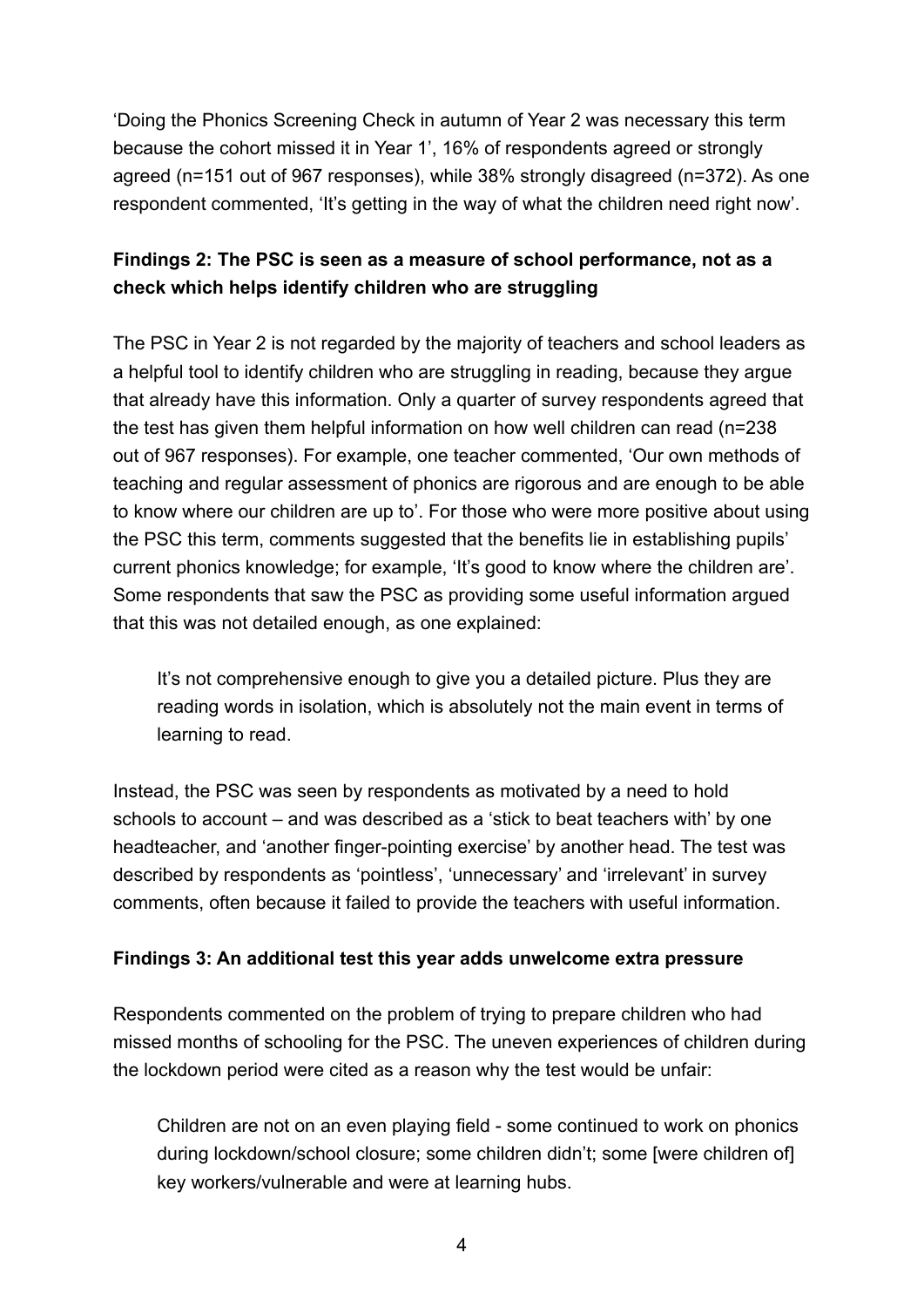These differences in experiences mean that data produced through standardised testing will not allow for a fair comparison of children's progress or schools' effectiveness because the outcomes of the test will reflect children's attendance, lockdown experiences and ability to cope with school, not only their ability to decode (see also ILC, 2020).

Views from the survey on whether the PSC caused additional stress for children were mixed: 43% agreed or strongly agreed with this statement (n=413 of 967 responses), while 32% disagreed or strongly disagreed (n=313). One survey respondent wrote, 'Year 2 should be a fun year filled with learning and laughter. It should not be a year filled with first phonics tests and then SATs'. Interview data indicated that schools engage in various approaches to minimise the impact on children including doing practice tests, which may account for this range of views. For some headteachers, the potential emotional impact of a test for children who were struggling with phonics was a major concern – one headteacher commented, 'But the thing is for children who sit there and really can't read, and to do that to them is just not a beneficial, productive experience. It's a really negative experience actually'.

Survey results showed that a high proportion of Year 2 teachers (82%) agreed or strongly agreed that the PSC has caused teachers additional stress (n=794 of 967 responses). For some respondents, the test was a disruption to the process of reconnecting with children after lockdown; as one teacher commented, 'Depressing that I've been forced to put Year 2 through the wringer, when they've had such a terrible year and we're so pleased to be back'. The presence of an extra test in Year 2 was seen as particularly stressful because they are already subject to statutory testing in the summer term; as one said, 'We have SATS stress and Phonics stress AND 6 months of catching up stress'.

Finally, there were concerns raised by the headteachers around the logistics of doing the PSC within COVID-19 regulations and with staff absent due to self-isolation: as one said, 'Logistically, how can I have somebody out of the classroom assessing phonics when I'm already seven people down?'. For some schools struggling with the impact of the pandemic, the additional pressure of the PSC has compounded the pressure felt by teachers and school leaders.

# **Findings 4: Some teachers see the PSC as affecting pedagogy in Year 2 with a potential impact on progress in reading**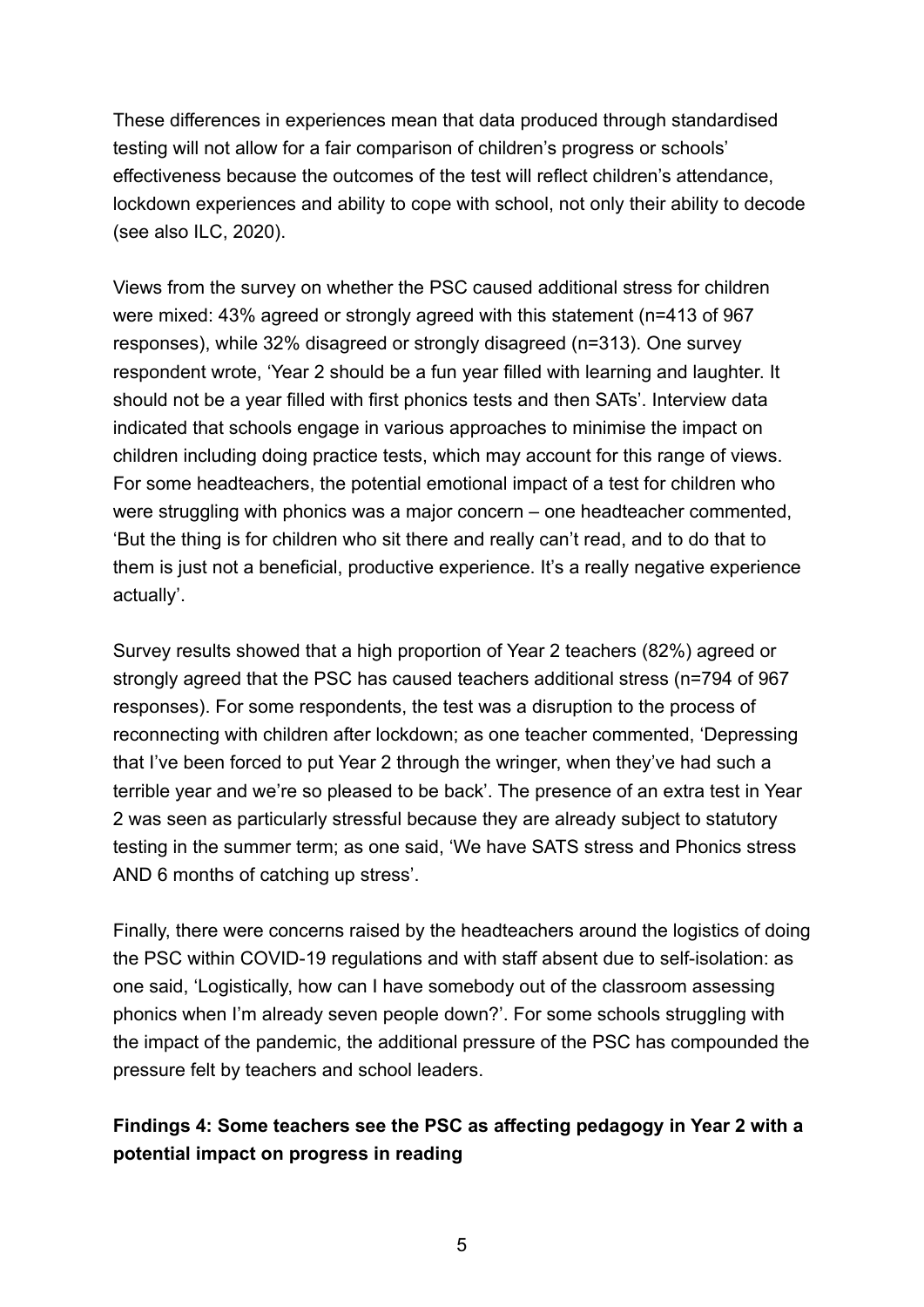Over a third (37%) of respondents agreed or strongly agreed that having the test has helped children to catch up with their phonics (n=363 out of 967 responses). Positive comments about using the check in Year 2 include that it has helped to identify gaps in learning and to highlight children who need additional support.

In preparation for the PSC, teachers have engaged in a range of strategies, including practising phoneme recognition; identifying nonsense words; practice tests; and doing additional phonics for children with lower attainment. Many commented that they would usually do some of these activities (except practice tests) but they were either doing them more often or spending more time on them this year. While they would normally be teaching phonics in Year 2, how this has been done has been affected by the PSC, in many cases.

In terms of a wider impact on the curriculum, 68% agreed or strongly agreed that the test has reduced the time spent on other literacy activities (n=660 out of 967 responses). There were concerns about the prioritisation of phonics within the teaching of reading through the test: as one commented, 'Testing a list of 40 words, half of which are nonsense words, has never been a good indicator of reading ability'. Teachers also mentioned increases in interventions for phonics, and delays to moving onto spelling strategies usually taught this term. The focus on phonics was unwelcome for some:

Too much time spent on learning phonics and phonemes in a way that has little relevance to context. Time is taken away from real learning in order to develop technical skills which have little practical use.

This concern raised by a small number of respondents about having to adapt the curriculum requires further investigation. In the case of fluent readers, the need to return to phonic decoding for the purposes of the test, rather than have teaching better matched to their developmental level in reading, would be a step backwards.

The teaching of pseudo-words in Year 2 was highlighted by some as a new practice linked to the test: as one teacher commented, '[We] would not be reading nonsense words in year 2 normally. Nonsensical to be helping 7-year-olds to read made up words'. When asked specifically about fluent readers in the survey, many Year 2 teachers responded that they were approaching the test with them in the same way as other children, however, some comments suggested there was a focus on re-learning to segment words and use phonics rather than attempting to read the word in the context of sentences and whole texts. This focus – described by one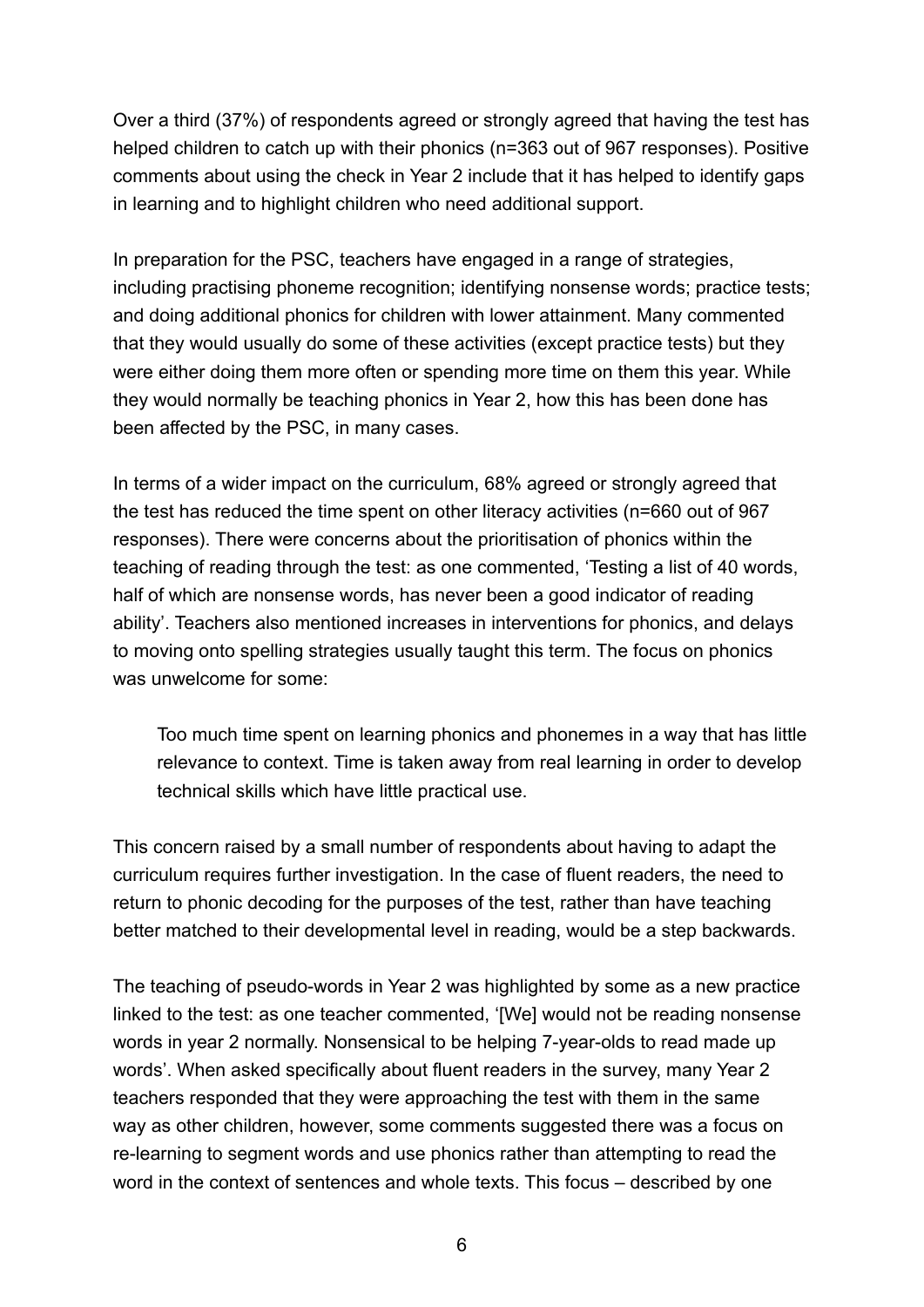respondent as 'delaying the children's learning' – was seen as problematic given the lack of useful information provided by the PSC. The data from this research raises the possibility that conducting the PSC in autumn 2020 may be detrimental to some children's reading development, however this issue requires further investigation.

#### **Recommendations:**

- 1. The repeat of the PSC in summer term 2021 for Year 2 children not reaching the threshold mark should be voluntary. Teachers are clear that they do not need the test to establish who is struggling in phonics and the PSC adds extra pressure at a difficult time.
- 2. Decisions about other statutory tests in 2021 should take into account the potential risks that have been highlighted by these findings on the first statutory tests to take place since the pandemic began: comparisons between schools will be unfair given the different experiences of schools; and teachers and school leaders resent the additional pressure at a time of great disruption and continued uncertainty.
- 3. Future discussion about the purpose of the PSC should consider the continued criticism of the test from the teachers who conduct it, particularly the lack of useful information provided, and the potential for negative impacts on children who are struggling.

#### **References**

Bradbury, A. (2018). The impact of the Phonics Screening Check on grouping by ability: A 'necessary evil' amid the policy storm. British Educational Research Journal, 44(4), 539-556.

Carter, J. (2020). The assessment has become the curriculum: Teachers' views on the Phonics Screening Check in England. British Educational Research Journal, 46(3), 593-609.

Darnell, C. A., Solity, J. E., & Wall, H. (2017). Decoding the phonics screening check. British Educational Research Journal, 43(3), 505-527.

International Literacy Centre (ILC) (2020) Responding to COVID-19, Briefing Note 1: Primary Assessment and COVID. London: UCL Institute of Education.

Standards and Testing Agency (STA) (2019) 2019 Phonics Screening Check: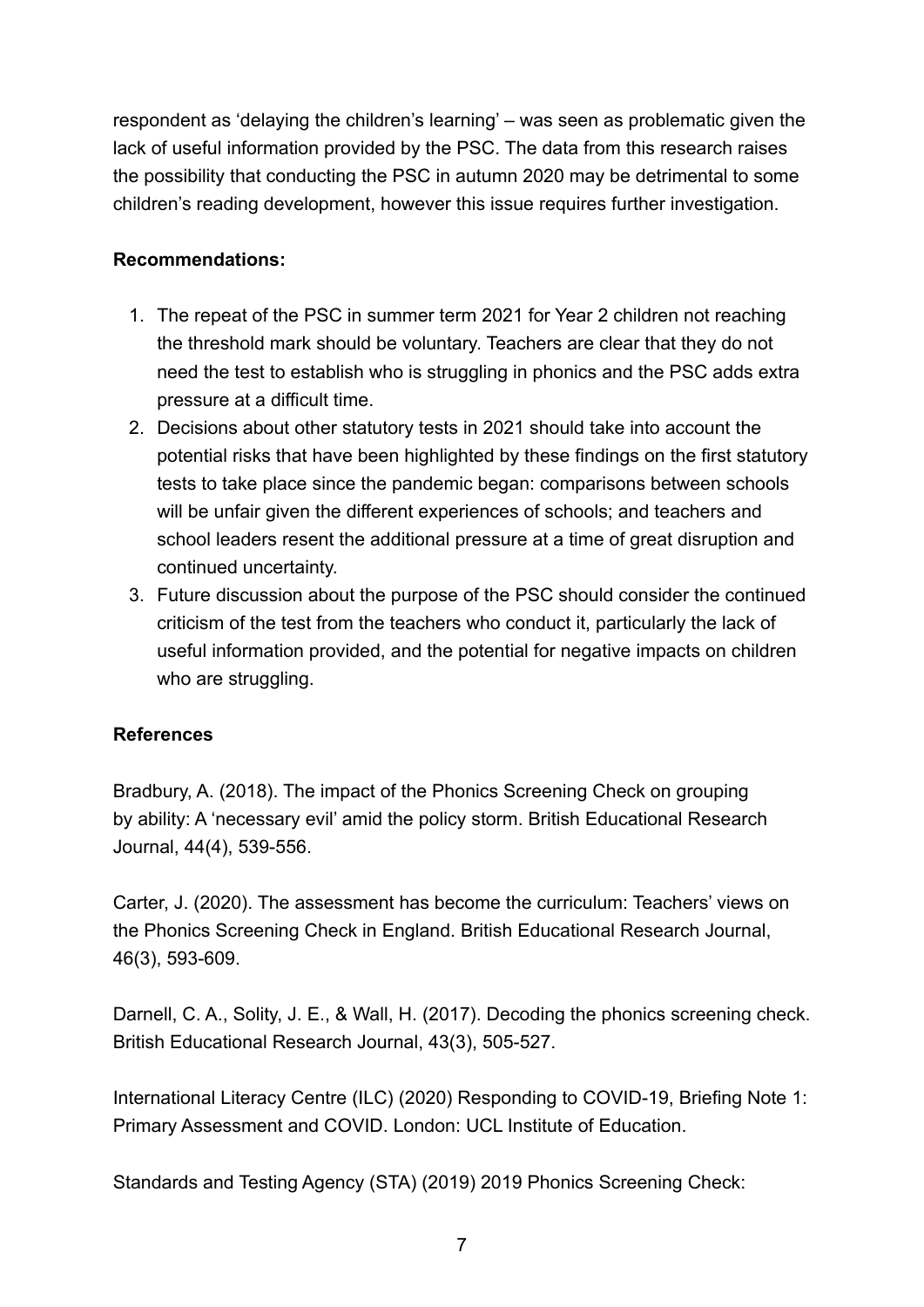Scoring Guidance, Available at [https://www.gov.uk/government/publications/phonics](https://www.gov.uk/government/publications/phonics-screening-check-2019-materials)[screening-check-2019-materials](https://www.gov.uk/government/publications/phonics-screening-check-2019-materials) [Access date 19 November 2020]

Standards and Testing Agency (STA) (2020) Administering the phonics screening check to year 2 pupils in the 2020 autumn term. Available at: [https://assets.](https://assets.publishing.service.gov.uk/government/uploads/system/uploads/attachment_data/file/914784/Administering_the_phonics_screening_check_to_year_2_pupils_in_the_2020_autumn_term_PDFA.pdf) [publishing.service.gov.uk/government/uploads/system/uploads/attachment\\_data/](https://assets.publishing.service.gov.uk/government/uploads/system/uploads/attachment_data/file/914784/Administering_the_phonics_screening_check_to_year_2_pupils_in_the_2020_autumn_term_PDFA.pdf) file/914784/Administering the phonics screening check to year 2 pupils in the 2020 autumn term PDFA.pdf [Access date 19 November 2020]

TES (2020) 'Pupils to catch up on phonics test 'in autumn term' Available at: [https://](https://www.tes.com/news/coronavirus-pupils-catch-phonics-test-autumn-term ) [www.tes.com/news/coronavirus-pupils-catch-phonics-test-autumn-term](https://www.tes.com/news/coronavirus-pupils-catch-phonics-test-autumn-term ) [Access date 19 November 2020]

Wyse, D., & Goswami, U. (2008). Synthetic phonics and the teaching of reading. British Educational Research Journal, 34(6), 691-710.

To cite this paper:

Bradbury, A. (2020) The use of the Phonics Screening Check in Year 2: 'It's getting in the way of what the children need right now', HHCP Working Paper 1. London: UCL Institute of Education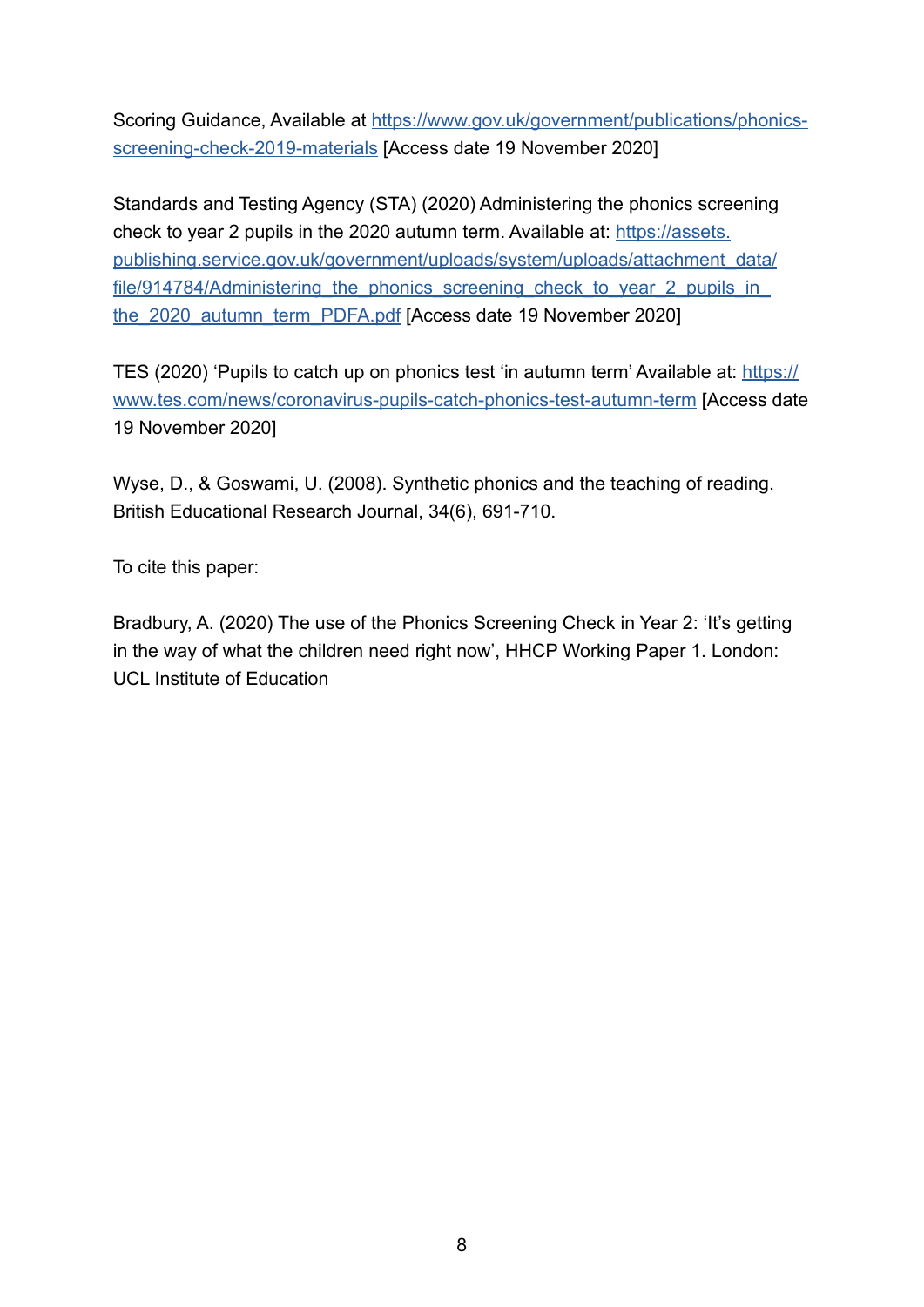#### **Appendix 1**

List of questions for Year 2 teachers

Question 1: Which of these best describes your school?

Question 2: Are you involved in teaching in Year 2?

Question 3: Will you or your colleagues be conducting the Phonics Screening Check this term?

Question 4: Do you think Year 2 children should be doing the Phonics Screening Check this term?

Question 5: What are the main ways which doing the Phonics Screening Check has affected your teaching?

Question 6: Have you included any of the following in your teaching this term?

Question 7: How much time have you spent, per week, on activities related to the Phonics Screening Check?

Question 8: Has doing the Phonics Screening Check this term helped you to identify those children struggling with phonics?

Question 9: How have you approached the test with children who are already fluent readers?

Question 10: Finally, to what extent do you agree or disagree with the following statements? Doing the Phonics Screening Check in autumn of Year 2…has reduced the time spent on other literacy activities.

Question 11: ...has had a positive impact on my teaching this term

Question 12: …has helped children catch up with their phonics

Question 13: …has given me helpful information on how well children can read

Question 14: …has caused the teachers additional stress

Question 15: …has caused the children additional stress

Question 16: …is necessary because this cohort missed the test in Year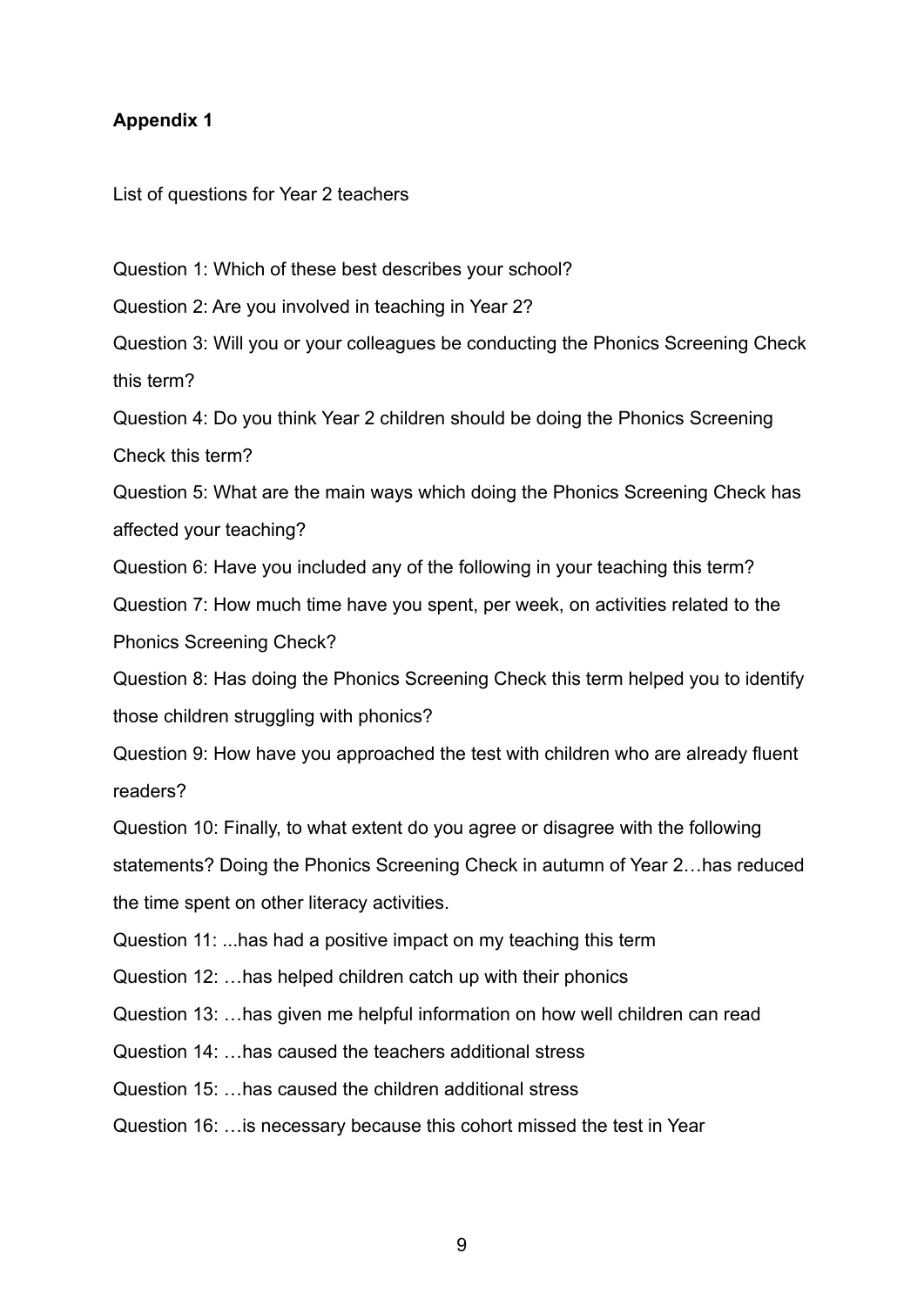# **Appendix 2**

Totals for statement questions

Percentages rounded to nearest 1%.

| Doing the Phonics<br>Screening Check in<br>autumn of Year 2             | Strongly<br>agree | Agree | Neither<br>agree nor<br>disagree | <b>Disagree</b> | Strongly<br>disagree | <b>NA</b>      | No. who answered |
|-------------------------------------------------------------------------|-------------------|-------|----------------------------------|-----------------|----------------------|----------------|------------------|
| has reduced the<br>time spent on other<br>literacy activities           | 290               | 370   | 113                              | 141             | 46                   | $\overline{7}$ | 967              |
| $\%$                                                                    | 30                | 38    | 12                               | 15              | 5                    | $\mathbf{1}$   |                  |
| has had a positive<br>impact on my<br>teaching this term                | 17                | 111   | 268                              | 368             | 196                  | $\overline{7}$ | 967              |
| $\%$                                                                    | $\overline{2}$    | 11    | 28                               | 38              | 20                   | $\mathbf{1}$   |                  |
| has helped children<br>catch up with their<br>phonics                   | 59                | 304   | 215                              | 259             | 125                  | 5              | 967              |
| $\%$                                                                    | 6                 | 31    | 22                               | 27              | 13                   | $\mathbf{1}$   |                  |
| has given me<br>helpful information<br>on how well children<br>can read | 30                | 208   | 177                              | 313             | 234                  | 5              | 967              |
| $\%$                                                                    | 3                 | 22    | 18                               | 32              | 24                   | $\mathbf{1}$   |                  |
| has caused the<br>teachers additional<br>stress                         | 436               | 358   | 84                               | 64              | 22                   | 3              | 967              |
| $\%$                                                                    | 45                | 37    | 9                                | $\overline{7}$  | $\overline{2}$       | 0              |                  |
| has caused the<br>children additional<br>stress                         | 131               | 282   | 235                              | 245             | 68                   | 6              | 967              |
| $\%$                                                                    | 14                | 29    | 24                               | 25              | $\overline{7}$       | 1              |                  |
| is necessary<br>because this cohort<br>missed the test in<br>Year 1     | 36                | 115   | 140                              | 301             | 372                  | 3              | 967              |
| $\%$                                                                    | $\overline{4}$    | 12    | 14                               | 31              | 38                   | 0              |                  |